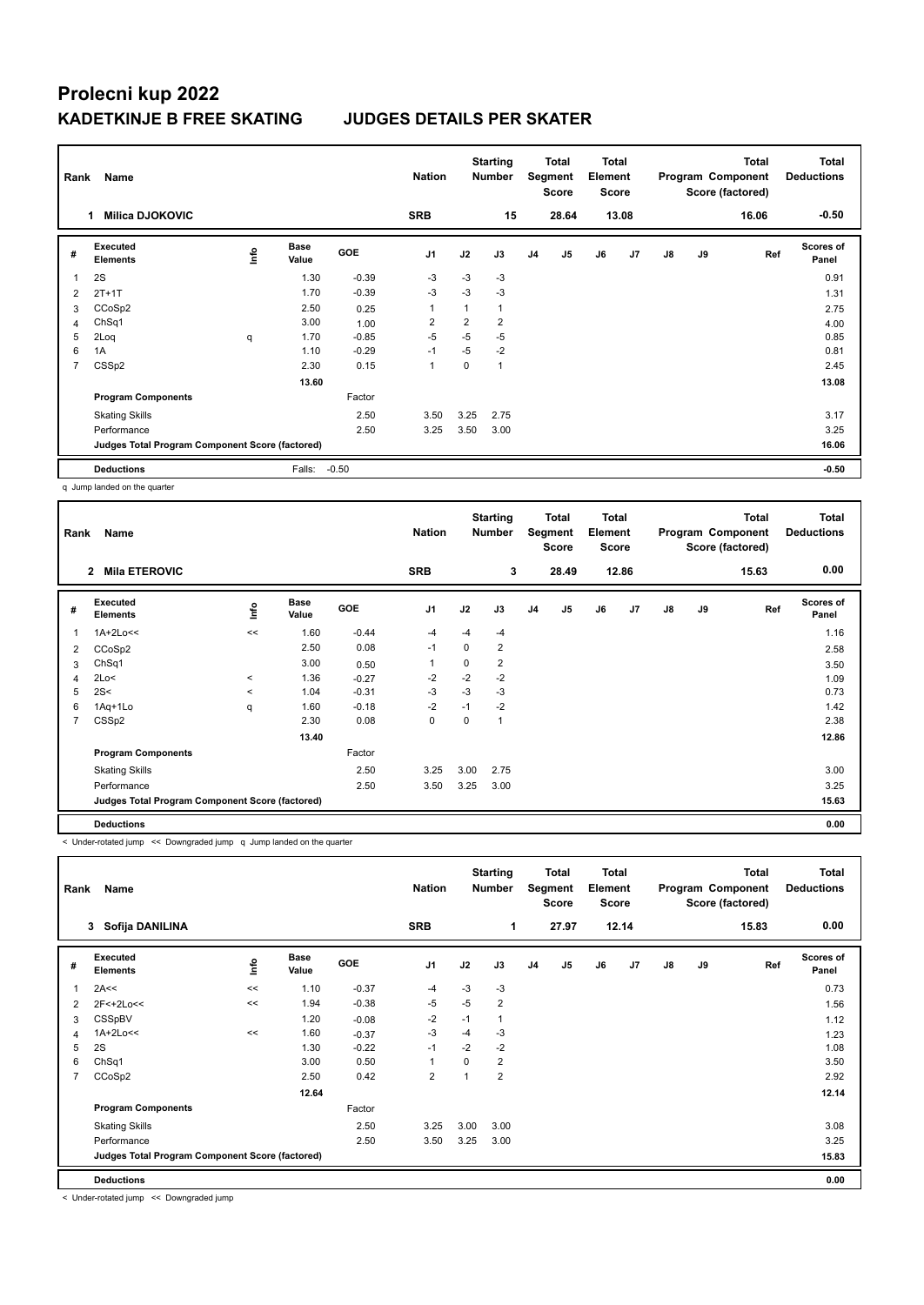| Rank           | Name                                            |       |                      |         | <b>Nation</b>  |              | <b>Starting</b><br>Number        |                | <b>Total</b><br>Segment<br><b>Score</b> | <b>Total</b><br>Element<br>Score        |       |               |    | <b>Total</b><br>Program Component<br>Score (factored) | <b>Total</b><br><b>Deductions</b> |
|----------------|-------------------------------------------------|-------|----------------------|---------|----------------|--------------|----------------------------------|----------------|-----------------------------------------|-----------------------------------------|-------|---------------|----|-------------------------------------------------------|-----------------------------------|
|                | 4 Olga NOVESKI                                  |       |                      |         | <b>SRB</b>     |              | 9                                |                | 26.19                                   |                                         | 11.19 |               |    | 15.00                                                 | 0.00                              |
| $\#$           | Executed<br><b>Elements</b>                     | lnfo  | <b>Base</b><br>Value | GOE     | J <sub>1</sub> | J2           | J3                               | J <sub>4</sub> | J5                                      | J6                                      | J7    | $\mathsf{J}8$ | J9 | Ref                                                   | <b>Scores of</b><br>Panel         |
| $\mathbf{1}$   | $1A+1Lo$                                        |       | 1.60                 | 0.04    | 0              | 0            | $\mathbf{1}$                     |                |                                         |                                         |       |               |    |                                                       | 1.64                              |
| $\overline{2}$ | 2S                                              |       | 1.30                 | 0.04    | 0              | $\mathbf{1}$ | $\mathbf 0$                      |                |                                         |                                         |       |               |    |                                                       | 1.34                              |
| 3              | CCoSp1V                                         |       | 1.50                 | $-0.30$ | $-3$           | -3           | 0                                |                |                                         |                                         |       |               |    |                                                       | 1.20                              |
| $\overline{4}$ | Ch <sub>Sq1</sub>                               |       | 3.00                 | 0.33    | $\mathbf 0$    | 1            | $\mathbf{1}$                     |                |                                         |                                         |       |               |    |                                                       | 3.33                              |
| 5              | $2S+1T$                                         |       | 1.70                 | 0.00    | $-1$           | 0            | $\mathbf{1}$                     |                |                                         |                                         |       |               |    |                                                       | 1.70                              |
| 6              | 1A                                              |       | 1.10                 | 0.00    | 0              | $\mathbf 0$  | $\mathbf 0$                      |                |                                         |                                         |       |               |    |                                                       | 1.10                              |
| $\overline{7}$ | SSpB                                            |       | 1.10                 | $-0.22$ | $-3$           | -3           | $\mathbf 0$                      |                |                                         |                                         |       |               |    |                                                       | 0.88                              |
|                |                                                 |       | 11.30                |         |                |              |                                  |                |                                         |                                         |       |               |    |                                                       | 11.19                             |
|                | <b>Program Components</b>                       |       |                      | Factor  |                |              |                                  |                |                                         |                                         |       |               |    |                                                       |                                   |
|                | <b>Skating Skills</b>                           |       |                      | 2.50    | 2.75           | 3.25         | 3.25                             |                |                                         |                                         |       |               |    |                                                       | 3.08                              |
|                | Performance                                     |       |                      | 2.50    | 2.75           | 3.00         | 3.00                             |                |                                         |                                         |       |               |    |                                                       | 2.92                              |
|                | Judges Total Program Component Score (factored) |       |                      |         |                |              |                                  |                |                                         |                                         |       |               |    |                                                       | 15.00                             |
|                | <b>Deductions</b>                               |       |                      |         |                |              |                                  |                |                                         |                                         |       |               |    |                                                       | 0.00                              |
|                |                                                 |       |                      |         |                |              |                                  |                |                                         |                                         |       |               |    |                                                       |                                   |
| Rank           | Name                                            |       |                      |         | <b>Nation</b>  |              | <b>Starting</b><br><b>Number</b> |                | <b>Total</b><br>Segment<br><b>Score</b> | <b>Total</b><br>Element<br><b>Score</b> |       |               |    | <b>Total</b><br>Program Component<br>Score (factored) | <b>Total</b><br><b>Deductions</b> |
|                |                                                 |       |                      |         |                |              |                                  |                |                                         |                                         |       |               |    |                                                       |                                   |
|                | 5 Jelena TOMIC                                  |       |                      |         | <b>SRB</b>     |              | 18                               |                | 25.91                                   |                                         | 11.41 |               |    | 15.00                                                 | $-0.50$                           |
| #              | <b>Executed</b><br><b>Elements</b>              | Info  | <b>Base</b><br>Value | GOE     | J <sub>1</sub> | J2           | J3                               | J <sub>4</sub> | J5                                      | J6                                      | J7    | $\mathsf{J}8$ | J9 | Ref                                                   | <b>Scores of</b><br>Panel         |
| $\mathbf{1}$   | $2S+2Log$                                       | q     | 3.00                 | $-0.34$ | $-2$           | $-1$         | -3                               |                |                                         |                                         |       |               |    |                                                       | 2.66                              |
| 2              | 2Lz                                             | $\,<$ | 1.68                 | $-0.84$ | $-5$           | $-5$         | $-5$                             |                |                                         |                                         |       |               |    |                                                       | 0.84                              |
| 3              | $Sp^*$                                          |       | 0.00                 | 0.00    | L,             | $\sim$       | $\ddot{\phantom{1}}$             |                |                                         |                                         |       |               |    |                                                       | 0.00                              |
| $\overline{4}$ | $1A+1Lo$                                        |       | 1.60                 | $-0.04$ | 0              | $-1$         | $\mathbf 0$                      |                |                                         |                                         |       |               |    |                                                       | 1.56                              |
| 5              | Ch <sub>Sq1</sub>                               |       | 3.00                 | 0.00    | 1              | 0            | $-1$                             |                |                                         |                                         |       |               |    |                                                       | 3.00                              |
| 6              | 2Lo                                             |       | 1.70                 | 0.00    | 0              | 0            | $\mathbf 0$                      |                |                                         |                                         |       |               |    |                                                       | 1.70                              |
| $\overline{7}$ | CSSp1                                           |       | 1.90                 | $-0.25$ | $-1$           | $-1$         | $-2$                             |                |                                         |                                         |       |               |    |                                                       | 1.65                              |
|                |                                                 |       | 12.88                |         |                |              |                                  |                |                                         |                                         |       |               |    |                                                       | 11.41                             |
|                | <b>Program Components</b>                       |       |                      | Factor  |                |              |                                  |                |                                         |                                         |       |               |    |                                                       |                                   |
|                | <b>Skating Skills</b>                           |       |                      | 2.50    | 3.25           | 3.25         | 2.25                             |                |                                         |                                         |       |               |    |                                                       | 2.92                              |
|                | Performance                                     |       |                      | 2.50    | 3.25           | 3.50         | 2.50                             |                |                                         |                                         |       |               |    |                                                       | 3.08                              |
|                | Judges Total Program Component Score (factored) |       |                      |         |                |              |                                  |                |                                         |                                         |       |               |    |                                                       | 15.00                             |
|                | <b>Deductions</b>                               |       | Falls:               | $-0.50$ |                |              |                                  |                |                                         |                                         |       |               |    |                                                       | $-0.50$                           |

| Rank | Name                                            |         |                      |         | <b>Nation</b> |      | <b>Starting</b><br><b>Number</b> |                | <b>Total</b><br>Segment<br>Score | <b>Total</b><br>Element<br><b>Score</b> |       |    |    | <b>Total</b><br>Program Component<br>Score (factored) | <b>Total</b><br><b>Deductions</b> |
|------|-------------------------------------------------|---------|----------------------|---------|---------------|------|----------------------------------|----------------|----------------------------------|-----------------------------------------|-------|----|----|-------------------------------------------------------|-----------------------------------|
|      | 6 Ema MEDOVIC                                   |         |                      |         | <b>SRB</b>    |      | 14                               |                | 25.30                            |                                         | 11.97 |    |    | 13.33                                                 | 0.00                              |
| #    | Executed<br>Elements                            | ١nf٥    | <b>Base</b><br>Value | GOE     | J1            | J2   | J3                               | J <sub>4</sub> | J <sub>5</sub>                   | J6                                      | J7    | J8 | J9 | Ref                                                   | Scores of<br>Panel                |
| 1    | 1A+2Lo<                                         | $\prec$ | 2.46                 | $-0.68$ | $-5$          | $-5$ | -5                               |                |                                  |                                         |       |    |    |                                                       | 1.78                              |
| 2    | 2F<+2Lo<<                                       | <<      | 1.94                 | $-0.67$ | $-5$          | $-5$ | $-4$                             |                |                                  |                                         |       |    |    |                                                       | 1.27                              |
| 3    | CCoSp1                                          |         | 2.00                 | $-0.20$ | $-1$          | $-1$ | $-1$                             |                |                                  |                                         |       |    |    |                                                       | 1.80                              |
| 4    | ChSq1                                           |         | 3.00                 | 0.17    | 0             | 0    |                                  |                |                                  |                                         |       |    |    |                                                       | 3.17                              |
| 5    | 1A                                              |         | 1.10                 | $-0.48$ | $-4$          | $-5$ | $-4$                             |                |                                  |                                         |       |    |    |                                                       | 0.62                              |
| 6    | 2Sq                                             | q       | 1.30                 | $-0.35$ | $-3$          | $-2$ | $-3$                             |                |                                  |                                         |       |    |    |                                                       | 0.95                              |
| 7    | CSSp2                                           |         | 2.30                 | 0.08    | 1             | 0    | 0                                |                |                                  |                                         |       |    |    |                                                       | 2.38                              |
|      |                                                 |         | 14.10                |         |               |      |                                  |                |                                  |                                         |       |    |    |                                                       | 11.97                             |
|      | <b>Program Components</b>                       |         |                      | Factor  |               |      |                                  |                |                                  |                                         |       |    |    |                                                       |                                   |
|      | <b>Skating Skills</b>                           |         |                      | 2.50    | 2.75          | 2.75 | 2.25                             |                |                                  |                                         |       |    |    |                                                       | 2.58                              |
|      | Performance                                     |         |                      | 2.50    | 3.00          | 3.00 | 2.25                             |                |                                  |                                         |       |    |    |                                                       | 2.75                              |
|      | Judges Total Program Component Score (factored) |         |                      |         |               |      |                                  |                |                                  |                                         |       |    |    |                                                       | 13.33                             |
|      | <b>Deductions</b>                               |         |                      |         |               |      |                                  |                |                                  |                                         |       |    |    |                                                       | 0.00                              |

< Under-rotated jump << Downgraded jump q Jump landed on the quarter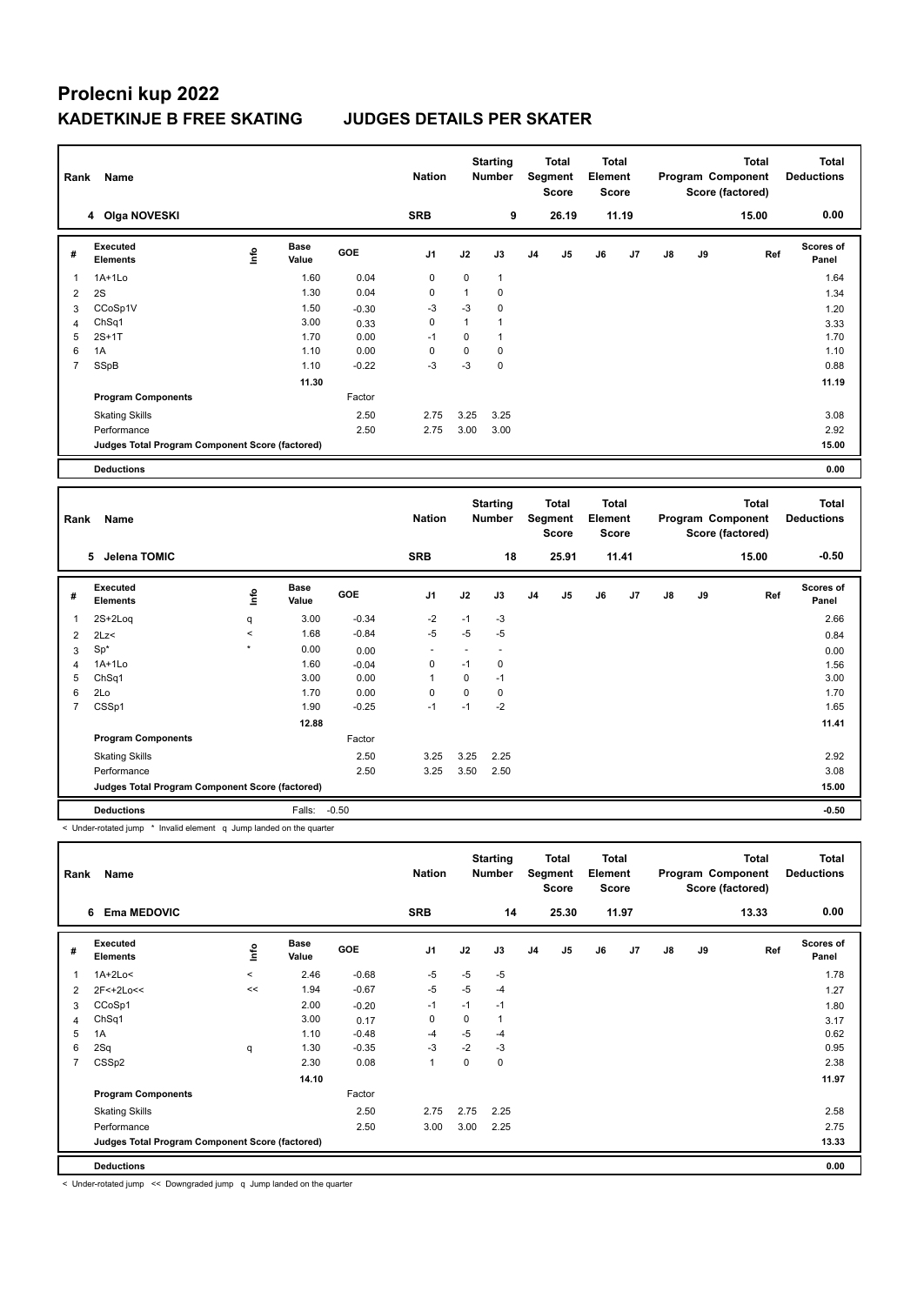| Rank           | Name                                            |         |                      |            | <b>Nation</b>  |      | <b>Starting</b><br><b>Number</b> |                | <b>Total</b><br>Segment<br><b>Score</b> | Total<br>Element<br><b>Score</b> |                |               |    | <b>Total</b><br>Program Component<br>Score (factored) | <b>Total</b><br><b>Deductions</b> |
|----------------|-------------------------------------------------|---------|----------------------|------------|----------------|------|----------------------------------|----------------|-----------------------------------------|----------------------------------|----------------|---------------|----|-------------------------------------------------------|-----------------------------------|
|                | Darija DANILINA<br>$\overline{7}$               |         |                      |            | <b>SRB</b>     |      | 8                                |                | 25.27                                   |                                  | 11.91          |               |    | 13.36                                                 | 0.00                              |
| #              | Executed<br><b>Elements</b>                     | lnfo    | <b>Base</b><br>Value | <b>GOE</b> | J <sub>1</sub> | J2   | J3                               | J <sub>4</sub> | J <sub>5</sub>                          | J6                               | J <sub>7</sub> | $\mathsf{J}8$ | J9 | Ref                                                   | <b>Scores of</b><br>Panel         |
|                | 2Tq                                             | q       | 1.30                 | $-0.35$    | $-2$           | $-3$ | $-3$                             |                |                                         |                                  |                |               |    |                                                       | 0.95                              |
| 2              | 2S                                              |         | 1.30                 | $-0.17$    | $-1$           | $-1$ | $-2$                             |                |                                         |                                  |                |               |    |                                                       | 1.13                              |
| 3              | CSSp1                                           |         | 1.90                 | $-0.19$    | $-2$           | $-1$ | 0                                |                |                                         |                                  |                |               |    |                                                       | 1.71                              |
| 4              | ChSq1                                           |         | 3.00                 | 0.17       | 0              | 0    | 1                                |                |                                         |                                  |                |               |    |                                                       | 3.17                              |
| 5              | 1F+1A+SEQ                                       |         | 1.28                 | $-0.07$    | $-1$           | $-1$ | 0                                |                |                                         |                                  |                |               |    |                                                       | 1.21                              |
| 6              | CCoSp1                                          |         | 2.00                 | 0.00       | 0              | $-1$ | 1                                |                |                                         |                                  |                |               |    |                                                       | 2.00                              |
| $\overline{7}$ | $1A+2T2$                                        | $\prec$ | 2.14                 | $-0.40$    | $-4$           | $-3$ | $-4$                             |                |                                         |                                  |                |               |    |                                                       | 1.74                              |
|                |                                                 |         | 12.92                |            |                |      |                                  |                |                                         |                                  |                |               |    |                                                       | 11.91                             |
|                | <b>Program Components</b>                       |         |                      | Factor     |                |      |                                  |                |                                         |                                  |                |               |    |                                                       |                                   |
|                | <b>Skating Skills</b>                           |         |                      | 2.50       | 2.50           | 2.75 | 2.75                             |                |                                         |                                  |                |               |    |                                                       | 2.67                              |
|                | Performance                                     |         |                      | 2.50       | 2.75           | 2.50 | 2.75                             |                |                                         |                                  |                |               |    |                                                       | 2.67                              |
|                | Judges Total Program Component Score (factored) |         |                      |            |                |      |                                  |                |                                         |                                  |                |               |    |                                                       | 13.36                             |
|                | <b>Deductions</b>                               |         |                      |            |                |      |                                  |                |                                         |                                  |                |               |    |                                                       | 0.00                              |

< Under-rotated jump q Jump landed on the quarter

| Rank           | Name<br>Sonja NOVESKI<br>8                      |         |                      |         | <b>Nation</b>  |          | <b>Starting</b><br><b>Number</b> |                | <b>Total</b><br>Segment<br><b>Score</b> | Total<br>Element<br><b>Score</b> |                |               |    | Total<br>Program Component<br>Score (factored) | <b>Total</b><br><b>Deductions</b> |
|----------------|-------------------------------------------------|---------|----------------------|---------|----------------|----------|----------------------------------|----------------|-----------------------------------------|----------------------------------|----------------|---------------|----|------------------------------------------------|-----------------------------------|
|                |                                                 |         |                      |         | <b>SRB</b>     |          | 4                                |                | 24.87                                   |                                  | 10.17          |               |    | 15.20                                          | $-0.50$                           |
| #              | Executed<br><b>Elements</b>                     | ١m      | <b>Base</b><br>Value | GOE     | J <sub>1</sub> | J2       | J3                               | J <sub>4</sub> | J <sub>5</sub>                          | J6                               | J <sub>7</sub> | $\mathsf{J}8$ | J9 | Ref                                            | <b>Scores of</b><br>Panel         |
| 1              | $1A+1L0$                                        |         | 1.60                 | $-0.07$ | 0              | 0        | $-2$                             |                |                                         |                                  |                |               |    |                                                | 1.53                              |
| $\overline{2}$ | $2S<+1T$                                        | $\,<\,$ | 1.44                 | $-0.28$ | $-3$           | $-3$     | $-2$                             |                |                                         |                                  |                |               |    |                                                | 1.16                              |
| 3              | 2S<                                             | $\,<$   | 1.04                 | $-0.28$ | $-3$           | $-3$     | $-2$                             |                |                                         |                                  |                |               |    |                                                | 0.76                              |
| 4              | CCoSpB                                          |         | 1.70                 | 0.00    | 0              | 0        | 0                                |                |                                         |                                  |                |               |    |                                                | 1.70                              |
| 5              | ChSq1                                           |         | 3.00                 | 0.00    | 0              | 0        | 0                                |                |                                         |                                  |                |               |    |                                                | 3.00                              |
| 6              | 1A                                              |         | 1.10                 | 0.00    | $\Omega$       | $\Omega$ | 0                                |                |                                         |                                  |                |               |    |                                                | 1.10                              |
| 7              | CSSp2V                                          |         | 1.73                 | $-0.81$ | $-5$           | $-5$     | $-4$                             |                |                                         |                                  |                |               |    |                                                | 0.92                              |
|                |                                                 |         | 11.61                |         |                |          |                                  |                |                                         |                                  |                |               |    |                                                | 10.17                             |
|                | <b>Program Components</b>                       |         |                      | Factor  |                |          |                                  |                |                                         |                                  |                |               |    |                                                |                                   |
|                | <b>Skating Skills</b>                           |         |                      | 2.50    | 2.75           | 3.25     | 3.00                             |                |                                         |                                  |                |               |    |                                                | 3.00                              |
|                | Performance                                     |         |                      | 2.50    | 3.00           | 3.25     | 3.00                             |                |                                         |                                  |                |               |    |                                                | 3.08                              |
|                | Judges Total Program Component Score (factored) |         |                      |         |                |          |                                  |                |                                         |                                  |                |               |    |                                                | 15.20                             |
|                | <b>Deductions</b>                               |         | Falls:               | $-0.50$ |                |          |                                  |                |                                         |                                  |                |               |    |                                                | $-0.50$                           |

< Under-rotated jump

| Rank           | Name                                            |      |                      |            | <b>Nation</b>  |          | <b>Starting</b><br><b>Number</b> |                | Total<br>Segment<br><b>Score</b> | <b>Total</b><br>Element<br><b>Score</b> |                |    |    | <b>Total</b><br>Program Component<br>Score (factored) | <b>Total</b><br><b>Deductions</b> |
|----------------|-------------------------------------------------|------|----------------------|------------|----------------|----------|----------------------------------|----------------|----------------------------------|-----------------------------------------|----------------|----|----|-------------------------------------------------------|-----------------------------------|
|                | <b>Julija MUDRENOVIC</b><br>9                   |      |                      |            | <b>SRB</b>     |          | 10                               |                | 21.30                            |                                         | 7.74           |    |    | 13.56                                                 | 0.00                              |
| #              | Executed<br><b>Elements</b>                     | lnfo | <b>Base</b><br>Value | <b>GOE</b> | J <sub>1</sub> | J2       | J3                               | J <sub>4</sub> | J <sub>5</sub>                   | J6                                      | J <sub>7</sub> | J8 | J9 | Ref                                                   | Scores of<br>Panel                |
| 1              | 2S<<                                            | <<   | 0.40                 | $-0.17$    | $-5$           | $-5$     | $-3$                             |                |                                  |                                         |                |    |    |                                                       | 0.23                              |
| 2              | CCoSp1V                                         |      | 1.50                 | $-0.15$    | $-2$           | $-2$     | 1                                |                |                                  |                                         |                |    |    |                                                       | 1.35                              |
| 3              | 1F                                              |      | 0.50                 | 0.00       | $\mathbf 0$    | $\Omega$ | 0                                |                |                                  |                                         |                |    |    |                                                       | 0.50                              |
| 4              | 1A                                              |      | 1.10                 | $-0.07$    | $-1$           | $-1$     | 0                                |                |                                  |                                         |                |    |    |                                                       | 1.03                              |
| 5              | ChSq1                                           |      | 3.00                 | $-0.17$    | 0              | $\Omega$ | $-1$                             |                |                                  |                                         |                |    |    |                                                       | 2.83                              |
| 6              | 2S<<+REP                                        | <<   | 0.28                 | $-0.19$    | -5             | $-5$     | $-4$                             |                |                                  |                                         |                |    |    |                                                       | 0.09                              |
| $\overline{7}$ | CSSp1                                           |      | 1.90                 | $-0.19$    | $-2$           | 0        | $-1$                             |                |                                  |                                         |                |    |    |                                                       | 1.71                              |
|                |                                                 |      | 8.68                 |            |                |          |                                  |                |                                  |                                         |                |    |    |                                                       | 7.74                              |
|                | <b>Program Components</b>                       |      |                      | Factor     |                |          |                                  |                |                                  |                                         |                |    |    |                                                       |                                   |
|                | <b>Skating Skills</b>                           |      |                      | 2.50       | 2.50           | 2.50     | 3.00                             |                |                                  |                                         |                |    |    |                                                       | 2.67                              |
|                | Performance                                     |      |                      | 2.50       | 2.50           | 2.75     | 3.00                             |                |                                  |                                         |                |    |    |                                                       | 2.75                              |
|                | Judges Total Program Component Score (factored) |      |                      |            |                |          |                                  |                |                                  |                                         |                |    |    |                                                       | 13.56                             |
|                | <b>Deductions</b>                               |      |                      |            |                |          |                                  |                |                                  |                                         |                |    |    |                                                       | 0.00                              |

<< Downgraded jump REP Jump repetition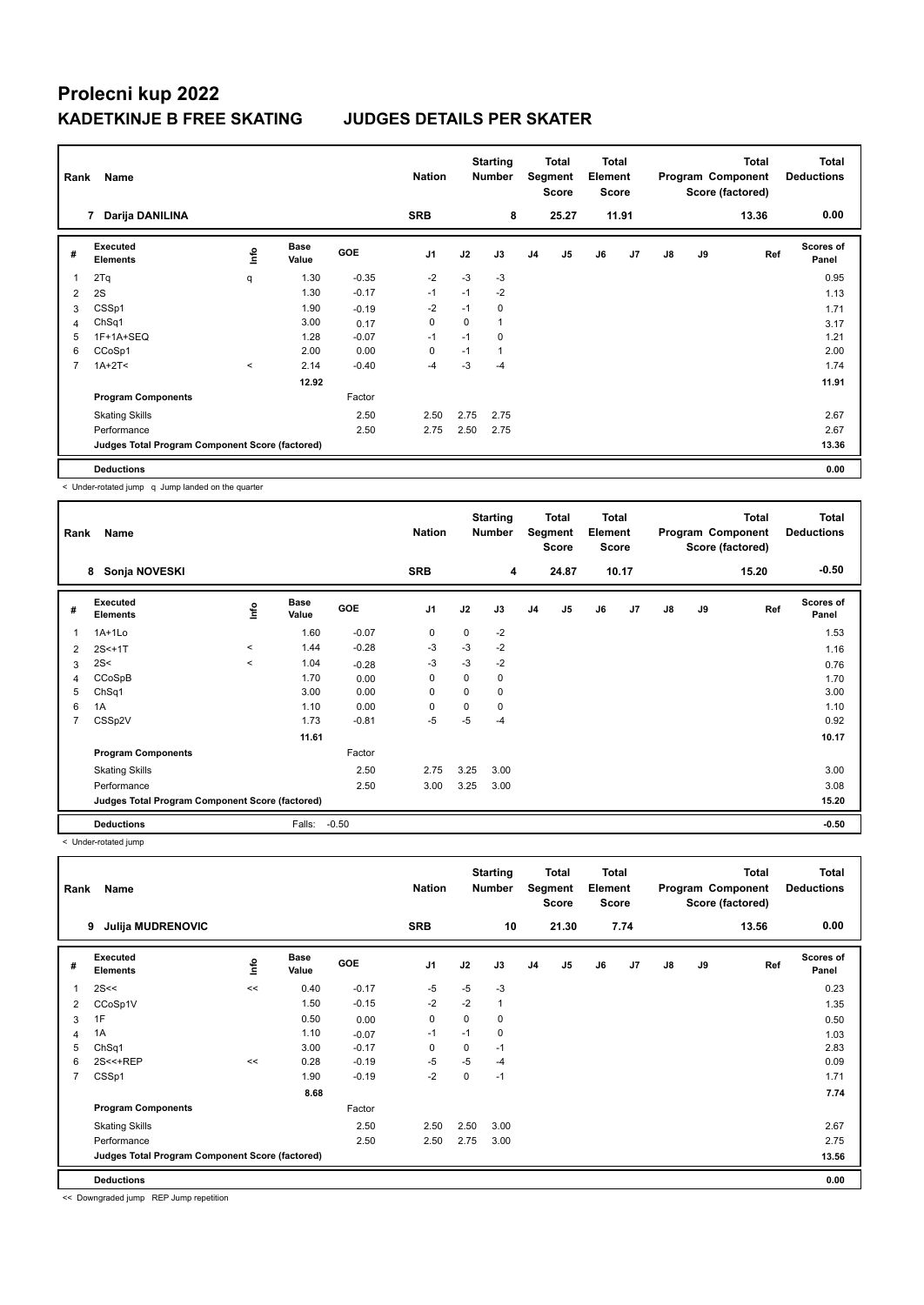| Rank           | Name                                            |         |                      |         | <b>Nation</b>  |          | <b>Starting</b><br><b>Number</b> |                | <b>Total</b><br>Segment<br><b>Score</b> | <b>Total</b><br>Element<br><b>Score</b> |       |               |    | <b>Total</b><br>Program Component<br>Score (factored) | <b>Total</b><br><b>Deductions</b> |
|----------------|-------------------------------------------------|---------|----------------------|---------|----------------|----------|----------------------------------|----------------|-----------------------------------------|-----------------------------------------|-------|---------------|----|-------------------------------------------------------|-----------------------------------|
| 10             | <b>Milana GLAVARDANOV</b>                       |         |                      |         | <b>SRB</b>     |          | 12                               |                | 20.09                                   |                                         | 10.39 |               |    | 12.70                                                 | $-3.00$                           |
| #              | Executed<br><b>Elements</b>                     | Life    | <b>Base</b><br>Value | GOE     | J <sub>1</sub> | J2       | J3                               | J <sub>4</sub> | J5                                      | J6                                      | J7    | $\mathsf{J}8$ | J9 | Ref                                                   | <b>Scores of</b><br>Panel         |
|                | 1A+1Lo                                          |         | 1.60                 | $-0.15$ | $-2$           | $-2$     | 0                                |                |                                         |                                         |       |               |    |                                                       | 1.45                              |
| $\overline{2}$ | CCoSp1                                          |         | 2.00                 | $-0.47$ | $-2$           | $-2$     | $-3$                             |                |                                         |                                         |       |               |    |                                                       | 1.53                              |
| 3              | 2S<                                             | $\prec$ | 1.04                 | $-0.52$ | $-5$           | $-5$     | $-5$                             |                |                                         |                                         |       |               |    |                                                       | 0.52                              |
| $\overline{4}$ | CSSp2                                           |         | 2.30                 | 0.08    | $\mathbf{1}$   | $-1$     | 1                                |                |                                         |                                         |       |               |    |                                                       | 2.38                              |
| 5              | 1A                                              |         | 1.10                 | $-0.18$ | $-2$           | $-2$     | $-1$                             |                |                                         |                                         |       |               |    |                                                       | 0.92                              |
| 6              | 2S+REP                                          |         | 0.91                 | $-0.65$ | $-5$           | $-5$     | $-5$                             |                |                                         |                                         |       |               |    |                                                       | 0.26                              |
| 7              | ChSq1                                           |         | 3.00                 | 0.33    | $\mathbf{1}$   | $\Omega$ | 1                                |                |                                         |                                         |       |               |    |                                                       | 3.33                              |
|                |                                                 |         | 11.95                |         |                |          |                                  |                |                                         |                                         |       |               |    |                                                       | 10.39                             |
|                | <b>Program Components</b>                       |         |                      | Factor  |                |          |                                  |                |                                         |                                         |       |               |    |                                                       |                                   |
|                | <b>Skating Skills</b>                           |         |                      | 2.50    | 2.50           | 2.50     | 2.50                             |                |                                         |                                         |       |               |    |                                                       | 2.50                              |
|                | Performance                                     |         |                      | 2.50    | 2.50           | 2.75     | 2.50                             |                |                                         |                                         |       |               |    |                                                       | 2.58                              |
|                | Judges Total Program Component Score (factored) |         |                      |         |                |          |                                  |                |                                         |                                         |       |               |    |                                                       | 12.70                             |
|                | <b>Deductions</b>                               |         | Time violation:      | $-2.00$ |                |          | Falls:                           |                | $-1.00$                                 |                                         |       |               |    |                                                       | $-3.00$                           |

< Under-rotated jump REP Jump repetition

| Rank | Name                                            |     |                      |         | <b>Nation</b>            |          | <b>Starting</b><br><b>Number</b> |                | <b>Total</b><br><b>Segment</b><br><b>Score</b> | <b>Total</b><br>Element<br><b>Score</b> |      |               |    | <b>Total</b><br>Program Component<br>Score (factored) | <b>Total</b><br><b>Deductions</b> |
|------|-------------------------------------------------|-----|----------------------|---------|--------------------------|----------|----------------------------------|----------------|------------------------------------------------|-----------------------------------------|------|---------------|----|-------------------------------------------------------|-----------------------------------|
|      | <b>Masa RADULOVIC</b><br>11                     |     |                      |         | <b>SRB</b>               |          | $\overline{7}$                   |                | 19.32                                          |                                         | 7.24 |               |    | 12.08                                                 | 0.00                              |
| #    | Executed<br><b>Elements</b>                     | ١m٥ | <b>Base</b><br>Value | GOE     | J <sub>1</sub>           | J2       | J3                               | J <sub>4</sub> | J5                                             | J6                                      | J7   | $\mathsf{J}8$ | J9 | Ref                                                   | Scores of<br>Panel                |
| 1    | CCoSpB                                          |     | 1.70                 | $-0.11$ | $-2$                     | 0        | 0                                |                |                                                |                                         |      |               |    |                                                       | 1.59                              |
| 2    | $1A+1L0$                                        |     | 1.60                 | $-0.37$ | $-2$                     | $-4$     | $-4$                             |                |                                                |                                         |      |               |    |                                                       | 1.23                              |
| 3    | 1F+1A+SEQ                                       |     | 1.28                 | 0.00    | 0                        | 0        | 0                                |                |                                                |                                         |      |               |    |                                                       | 1.28                              |
| 4    | 2Sq                                             | q   | 1.30                 | $-0.26$ | $-2$                     | $-2$     | $-2$                             |                |                                                |                                         |      |               |    |                                                       | 1.04                              |
| 5    | 1Lz                                             |     | 0.60                 | $-0.10$ | $-2$                     | $-1$     | $-2$                             |                |                                                |                                         |      |               |    |                                                       | 0.50                              |
| 6    | CSSpB                                           |     | 1.60                 | 0.00    | 0                        | $\Omega$ | 0                                |                |                                                |                                         |      |               |    |                                                       | 1.60                              |
| 7    | ChSq                                            |     | 0.00                 | 0.00    | $\overline{\phantom{a}}$ |          |                                  |                |                                                |                                         |      |               |    |                                                       | 0.00                              |
|      |                                                 |     | 8.08                 |         |                          |          |                                  |                |                                                |                                         |      |               |    |                                                       | 7.24                              |
|      | <b>Program Components</b>                       |     |                      | Factor  |                          |          |                                  |                |                                                |                                         |      |               |    |                                                       |                                   |
|      | <b>Skating Skills</b>                           |     |                      | 2.50    | 2.00                     | 2.50     | 2.50                             |                |                                                |                                         |      |               |    |                                                       | 2.33                              |
|      | Performance                                     |     |                      | 2.50    | 2.25                     | 2.50     | 2.75                             |                |                                                |                                         |      |               |    |                                                       | 2.50                              |
|      | Judges Total Program Component Score (factored) |     |                      |         |                          |          |                                  |                |                                                |                                         |      |               |    |                                                       | 12.08                             |
|      | <b>Deductions</b>                               |     |                      |         |                          |          |                                  |                |                                                |                                         |      |               |    |                                                       | 0.00                              |

q Jump landed on the quarter

| Rank           | Name                                            |         |                      |            | <b>Nation</b>  |          | <b>Starting</b><br>Number |                | Total<br>Segment<br>Score | <b>Total</b><br>Element<br><b>Score</b> |      |               |    | <b>Total</b><br>Program Component<br>Score (factored) | <b>Total</b><br><b>Deductions</b> |
|----------------|-------------------------------------------------|---------|----------------------|------------|----------------|----------|---------------------------|----------------|---------------------------|-----------------------------------------|------|---------------|----|-------------------------------------------------------|-----------------------------------|
|                | <b>Ema STOJIC</b><br>$12 \,$                    |         |                      |            | <b>SRB</b>     |          | 5                         |                | 19.26                     |                                         | 8.20 |               |    | 11.06                                                 | 0.00                              |
| #              | Executed<br><b>Elements</b>                     | ١nf٥    | <b>Base</b><br>Value | <b>GOE</b> | J <sub>1</sub> | J2       | J3                        | J <sub>4</sub> | J5                        | J6                                      | J7   | $\mathsf{J}8$ | J9 | Ref                                                   | <b>Scores of</b><br>Panel         |
|                | $1A<+1L0$                                       | $\prec$ | 1.38                 | $-0.32$    | $-5$           | $-3$     | $-3$                      |                |                           |                                         |      |               |    |                                                       | 1.06                              |
| $\overline{2}$ | ChSq1                                           |         | 3.00                 | $-0.33$    | $-1$           | $-1$     | 0                         |                |                           |                                         |      |               |    |                                                       | 2.67                              |
| 3              | 1F                                              |         | 0.50                 | $-0.02$    | $-1$           | 0        | 0                         |                |                           |                                         |      |               |    |                                                       | 0.48                              |
| 4              | 1A                                              |         | 1.10                 | $-0.40$    | -3             | $-4$     | $-4$                      |                |                           |                                         |      |               |    |                                                       | 0.70                              |
| 5              | CCoSpBV                                         |         | 1.28                 | $-0.26$    | $-2$           | $-3$     | $-1$                      |                |                           |                                         |      |               |    |                                                       | 1.02                              |
| 6              | $1F+1Lo$                                        |         | 1.00                 | $-0.03$    | 0              | $\Omega$ | $-2$                      |                |                           |                                         |      |               |    |                                                       | 0.97                              |
| $\overline{7}$ | SSp1                                            |         | 1.30                 | 0.00       | $\mathbf 0$    | 0        | 0                         |                |                           |                                         |      |               |    |                                                       | 1.30                              |
|                |                                                 |         | 9.56                 |            |                |          |                           |                |                           |                                         |      |               |    |                                                       | 8.20                              |
|                | <b>Program Components</b>                       |         |                      | Factor     |                |          |                           |                |                           |                                         |      |               |    |                                                       |                                   |
|                | <b>Skating Skills</b>                           |         |                      | 2.50       | 2.00           | 2.25     | 2.25                      |                |                           |                                         |      |               |    |                                                       | 2.17                              |
|                | Performance                                     |         |                      | 2.50       | 2.25           | 2.50     | 2.00                      |                |                           |                                         |      |               |    |                                                       | 2.25                              |
|                | Judges Total Program Component Score (factored) |         |                      |            |                |          |                           |                |                           |                                         |      |               |    |                                                       | 11.06                             |
|                | <b>Deductions</b>                               |         |                      |            |                |          |                           |                |                           |                                         |      |               |    |                                                       | 0.00                              |

< Under-rotated jump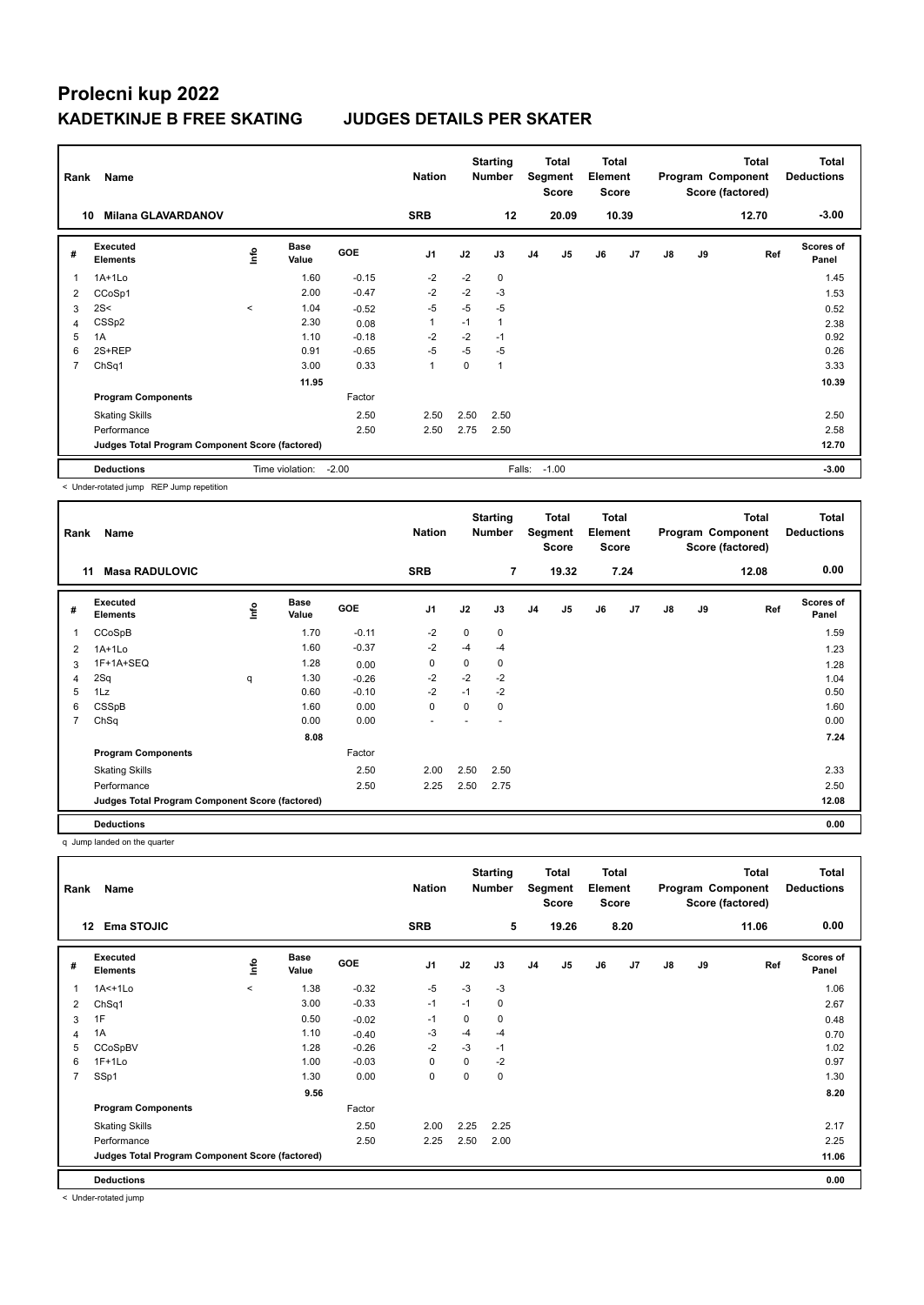| Rank                    | Name                                            | <b>Nation</b> |                      | <b>Starting</b><br><b>Number</b> |                | Total<br>Segment<br><b>Score</b> | <b>Total</b><br>Element<br><b>Score</b> |                |                |    | <b>Total</b><br>Program Component<br>Score (factored) | Total<br><b>Deductions</b> |    |       |                           |
|-------------------------|-------------------------------------------------|---------------|----------------------|----------------------------------|----------------|----------------------------------|-----------------------------------------|----------------|----------------|----|-------------------------------------------------------|----------------------------|----|-------|---------------------------|
| 13                      | <b>Mila SAVIC</b>                               |               |                      |                                  | <b>SRB</b>     |                                  | 13                                      |                | 17.56          |    | 7.66                                                  |                            |    | 10.40 | $-0.50$                   |
| #                       | Executed<br><b>Elements</b>                     | Info          | <b>Base</b><br>Value | <b>GOE</b>                       | J <sub>1</sub> | J2                               | J3                                      | J <sub>4</sub> | J <sub>5</sub> | J6 | J7                                                    | J8                         | J9 | Ref   | <b>Scores of</b><br>Panel |
| 1                       | 1A                                              |               | 1.10                 | 0.04                             | $\mathbf 0$    | $\mathbf 0$                      | 1                                       |                |                |    |                                                       |                            |    |       | 1.14                      |
| $\overline{\mathbf{c}}$ | 2Sq                                             | q             | 1.30                 | $-0.65$                          | -5             | -5                               | -5                                      |                |                |    |                                                       |                            |    |       | 0.65                      |
| 3                       | CCoSp1                                          |               | 2.00                 | $-0.13$                          | $\mathbf 0$    | $-2$                             | 0                                       |                |                |    |                                                       |                            |    |       | 1.87                      |
| 4                       | 2S<                                             | $\prec$       | 1.04                 | $-0.49$                          | $-5$           | $-5$                             | $-4$                                    |                |                |    |                                                       |                            |    |       | 0.55                      |
| 5                       | ChSq1                                           |               | 3.00                 | $-0.83$                          | $-1$           | $-2$                             | $-2$                                    |                |                |    |                                                       |                            |    |       | 2.17                      |
| 6                       | 1F+1A+SEQ                                       |               | 1.28                 | 0.00                             | 0              | 0                                | 0                                       |                |                |    |                                                       |                            |    |       | 1.28                      |
| 7                       | SSp                                             |               | 0.00                 | 0.00                             | ٠              |                                  |                                         |                |                |    |                                                       |                            |    |       | 0.00                      |
|                         |                                                 |               | 9.72                 |                                  |                |                                  |                                         |                |                |    |                                                       |                            |    |       | 7.66                      |
|                         | <b>Program Components</b>                       |               |                      | Factor                           |                |                                  |                                         |                |                |    |                                                       |                            |    |       |                           |
|                         | <b>Skating Skills</b>                           |               |                      | 2.50                             | 2.00           | 2.25                             | 2.00                                    |                |                |    |                                                       |                            |    |       | 2.08                      |
|                         | Performance                                     |               |                      | 2.50                             | 1.75           | 2.50                             | 2.00                                    |                |                |    |                                                       |                            |    |       | 2.08                      |
|                         | Judges Total Program Component Score (factored) |               |                      |                                  |                |                                  |                                         |                |                |    |                                                       |                            |    |       | 10.40                     |
|                         | <b>Deductions</b>                               |               | Falls:               | $-0.50$                          |                |                                  |                                         |                |                |    |                                                       |                            |    |       | $-0.50$                   |

< Under-rotated jump q Jump landed on the quarter

| Rank           | Name                                            |      |                      |            | <b>Nation</b>  |          | <b>Starting</b><br><b>Number</b> |    | <b>Total</b><br>Segment<br><b>Score</b> | Total<br>Element<br><b>Score</b> |      |               |    | <b>Total</b><br>Program Component<br>Score (factored) | <b>Total</b><br><b>Deductions</b> |
|----------------|-------------------------------------------------|------|----------------------|------------|----------------|----------|----------------------------------|----|-----------------------------------------|----------------------------------|------|---------------|----|-------------------------------------------------------|-----------------------------------|
|                | Ivana JOVANOVIC<br>14                           |      |                      |            | <b>SRB</b>     |          | 19                               |    | 17.10                                   |                                  | 7.67 |               |    | 10.43                                                 | $-1.00$                           |
| #              | Executed<br><b>Elements</b>                     | ١mfo | <b>Base</b><br>Value | <b>GOE</b> | J <sub>1</sub> | J2       | J3                               | J4 | J5                                      | J6                               | J7   | $\mathsf{J}8$ | J9 | Ref                                                   | Scores of<br>Panel                |
| 1              | $1A+1Lo$                                        |      | 1.60                 | $-0.04$    | $-1$           | $\Omega$ | 0                                |    |                                         |                                  |      |               |    |                                                       | 1.56                              |
| 2              | CoSp1V                                          |      | 1.28                 | $-0.64$    | $-5$           | $-5$     | $-5$                             |    |                                         |                                  |      |               |    |                                                       | 0.64                              |
| 3              | 2T<<                                            | <<   | 0.40                 | $-0.20$    | $-5$           | $-5$     | $-5$                             |    |                                         |                                  |      |               |    |                                                       | 0.20                              |
| 4              | ChSq1                                           |      | 3.00                 | $-0.67$    | $-1$           | $-1$     | $-2$                             |    |                                         |                                  |      |               |    |                                                       | 2.33                              |
| 5              | 1F+1A+SEQ                                       |      | 1.28                 | $-0.29$    | $-1$           | $-3$     | $-4$                             |    |                                         |                                  |      |               |    |                                                       | 0.99                              |
| 6              | SSp1                                            |      | 1.30                 | 0.00       | $\mathbf 0$    | 0        | 0                                |    |                                         |                                  |      |               |    |                                                       | 1.30                              |
| $\overline{7}$ | 2S                                              |      | 1.30                 | $-0.65$    | $-5$           | $-5$     | $-5$                             |    |                                         |                                  |      |               |    |                                                       | 0.65                              |
|                |                                                 |      | 10.16                |            |                |          |                                  |    |                                         |                                  |      |               |    |                                                       | 7.67                              |
|                | <b>Program Components</b>                       |      |                      | Factor     |                |          |                                  |    |                                         |                                  |      |               |    |                                                       |                                   |
|                | <b>Skating Skills</b>                           |      |                      | 2.50       | 2.25           | 2.00     | 1.75                             |    |                                         |                                  |      |               |    |                                                       | 2.00                              |
|                | Performance                                     |      |                      | 2.50       | 2.25           | 2.25     | 2.00                             |    |                                         |                                  |      |               |    |                                                       | 2.17                              |
|                | Judges Total Program Component Score (factored) |      |                      |            |                |          |                                  |    |                                         |                                  |      |               |    |                                                       | 10.43                             |
|                | <b>Deductions</b>                               |      | Falls:               | $-1.00$    |                |          |                                  |    |                                         |                                  |      |               |    |                                                       | $-1.00$                           |

<< Downgraded jump

| Rank           | Name                                            |   |                      |         | <b>Nation</b>            |          | <b>Starting</b><br><b>Number</b> |                | <b>Total</b><br>Segment<br><b>Score</b> | <b>Total</b><br>Element<br><b>Score</b> |      |               |    | <b>Total</b><br>Program Component<br>Score (factored) | <b>Total</b><br><b>Deductions</b> |
|----------------|-------------------------------------------------|---|----------------------|---------|--------------------------|----------|----------------------------------|----------------|-----------------------------------------|-----------------------------------------|------|---------------|----|-------------------------------------------------------|-----------------------------------|
|                | <b>Lena SULJAGIC</b><br>15                      |   |                      |         | <b>SRB</b>               |          | $\overline{2}$                   |                | 15.41                                   |                                         | 5.21 |               |    | 10.20                                                 | 0.00                              |
| #              | Executed<br><b>Elements</b>                     | ۴ | <b>Base</b><br>Value | GOE     | J <sub>1</sub>           | J2       | J3                               | J <sub>4</sub> | J5                                      | J6                                      | J7   | $\mathsf{J}8$ | J9 | Ref                                                   | <b>Scores of</b><br>Panel         |
|                | A+1Lo                                           |   | 0.50                 | 0.00    | 0                        | 0        | 0                                |                |                                         |                                         |      |               |    |                                                       | 0.50                              |
| 2              | ChSq1                                           |   | 3.00                 | 0.17    | $\mathbf 0$              | $\Omega$ | 1                                |                |                                         |                                         |      |               |    |                                                       | 3.17                              |
| 3              | 1Lo                                             |   | 0.50                 | 0.00    | 0                        | $\Omega$ | 0                                |                |                                         |                                         |      |               |    |                                                       | 0.50                              |
| $\overline{4}$ | SSp                                             |   | 0.00                 | 0.00    | $\overline{\phantom{a}}$ |          |                                  |                |                                         |                                         |      |               |    |                                                       | 0.00                              |
| 5              | 1F                                              |   | 0.50                 | 0.00    | 0                        | $\Omega$ | 0                                |                |                                         |                                         |      |               |    |                                                       | 0.50                              |
| 6              | 1Lz                                             |   | 0.60                 | $-0.06$ | $\mathbf 0$              | $-1$     | $-2$                             |                |                                         |                                         |      |               |    |                                                       | 0.54                              |
| $\overline{7}$ | CoSp                                            |   | 0.00                 | 0.00    | ٠                        |          |                                  |                |                                         |                                         |      |               |    |                                                       | 0.00                              |
|                |                                                 |   | 5.10                 |         |                          |          |                                  |                |                                         |                                         |      |               |    |                                                       | 5.21                              |
|                | <b>Program Components</b>                       |   |                      | Factor  |                          |          |                                  |                |                                         |                                         |      |               |    |                                                       |                                   |
|                | <b>Skating Skills</b>                           |   |                      | 2.50    | 2.00                     | 2.25     | 1.75                             |                |                                         |                                         |      |               |    |                                                       | 2.00                              |
|                | Performance                                     |   |                      | 2.50    | 2.50                     | 2.00     | 1.75                             |                |                                         |                                         |      |               |    |                                                       | 2.08                              |
|                | Judges Total Program Component Score (factored) |   |                      |         |                          |          |                                  |                |                                         |                                         |      |               |    |                                                       | 10.20                             |
|                | <b>Deductions</b>                               |   |                      |         |                          |          |                                  |                |                                         |                                         |      |               |    |                                                       | 0.00                              |